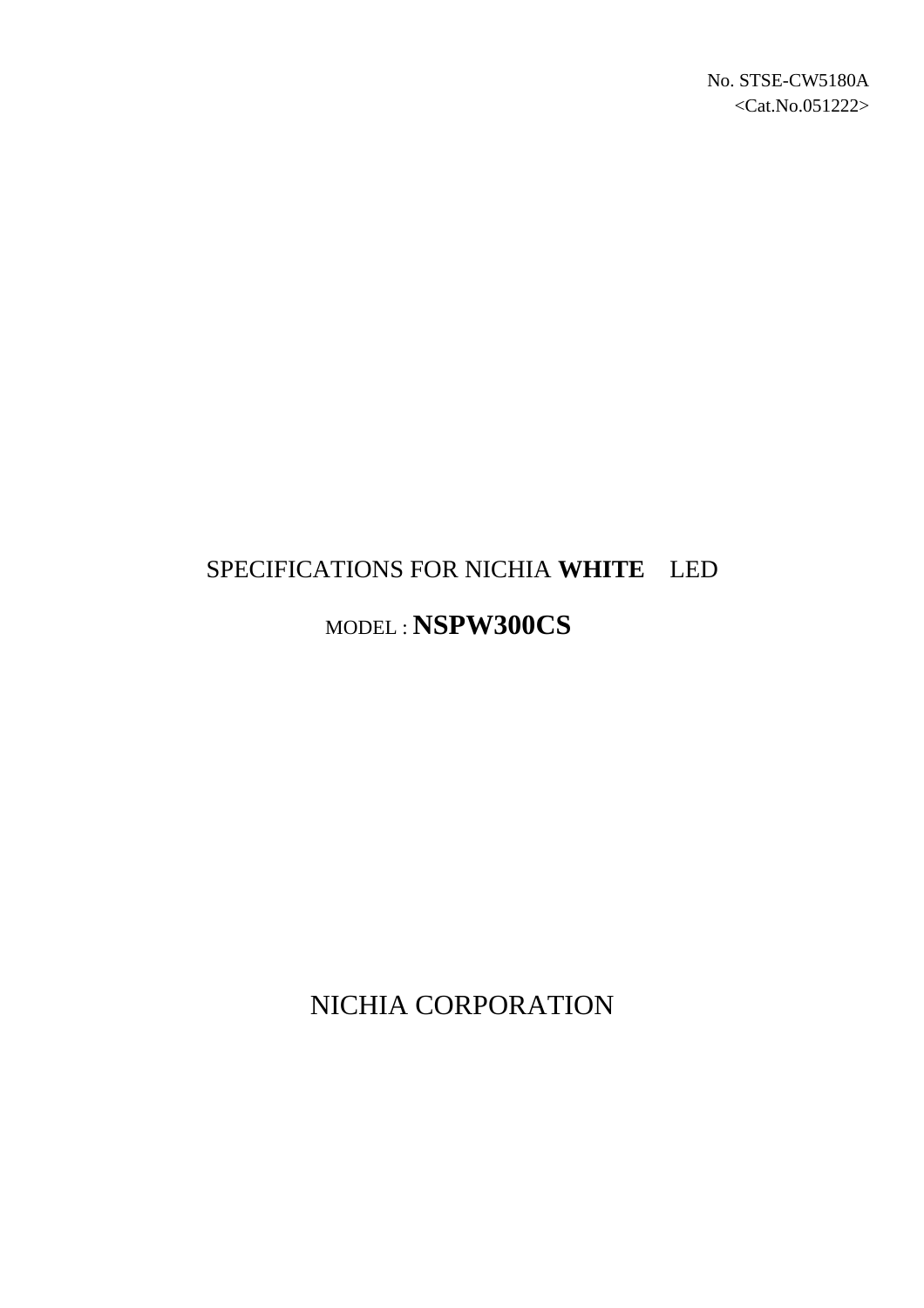#### 1.SPECIFICATIONS

| (1) Absolute Maximum Ratings |                       |                                |                 |  |  |
|------------------------------|-----------------------|--------------------------------|-----------------|--|--|
| Item                         | Symbol                | <b>Absolute Maximum Rating</b> | Unit            |  |  |
| <b>Forward Current</b>       | IF                    | 30                             | mA              |  |  |
| <b>Pulse Forward Current</b> | <b>IFP</b>            | 100                            | mA              |  |  |
| <b>Reverse Voltage</b>       | VR                    |                                | V               |  |  |
| <b>Power Dissipation</b>     | <b>P</b> <sub>D</sub> | 120                            | mW              |  |  |
| <b>Operating Temperature</b> | Topr                  | $-30 - + 85$                   | $\rm ^{\circ}C$ |  |  |
| <b>Storage Temperature</b>   | $T_{\rm stg}$         | $-40 \sim +100$                | $\rm ^{\circ}C$ |  |  |
| <b>Soldering Temperature</b> | $T_{\rm sld}$         | $265^{\circ}$ C for 10sec.     |                 |  |  |

IFP Conditions : Pulse Width  $\leq$  10msec. and Duty  $\leq$  1/10

#### (2) Initial Electrical/Optical Characteristics (Ta=25°C)

| Item                           | Symbol | Condition<br>Typ.        |                | Max. | Unit |  |
|--------------------------------|--------|--------------------------|----------------|------|------|--|
| <b>Forward Voltage</b>         | Vf     | $IF=20$ [mA]<br>(3.6)    |                | 4.0  |      |  |
| <b>Reverse Current</b>         | Ir     | $V_{R} = 5[V]$           |                | 50   | μA   |  |
| Luminous Intensity             | Iv     | $IF = 20$ [mA]           | (9550)         |      | mcd  |  |
| $\ast$                         | X      | $\overline{\phantom{0}}$ | $IF=20$ [mA]   | 0.31 |      |  |
| <b>Chromaticity Coordinate</b> |        |                          | $IF = 20$ [mA] | 0.32 |      |  |

½ Please refer to CIE 1931 chromaticity diagram.

| $(3)$ Ranking |  |
|---------------|--|
|---------------|--|

 $(Ta=25^{\circ}C)$ Item Symbol Condition Min. Max. Unit Rank V | Iv | IF=20[mA] | 11000 | 15500 | mcd Luminous Intensity | Rank U | Iv | IF=20[mA] | 7800 | 11000 | mcd Rank T | Iv | IF=20[mA] | 5520 | 7800 | mcd

 $*$  Luminous Intensity Measurement allowance is  $\pm$  10%.

|   | Rank a0             |       |       |       |  |              |       |       | Rank b1             |
|---|---------------------|-------|-------|-------|--|--------------|-------|-------|---------------------|
| X | 0.280               | 0.264 | 0.283 | 0.296 |  | X            | 0.287 | 0.283 | 0.3                 |
|   | 0.248               | 0.267 | 0.305 | 0.276 |  |              | 0.295 | 0.305 | 0.3                 |
|   | Rank b <sub>2</sub> |       |       |       |  |              |       |       | Rank c <sub>0</sub> |
| X | 0.296               | 0.287 | 0.330 | 0.330 |  | X            | 0.330 | 0.330 | 0.3                 |
| V | .276                | .295  | 0.339 | ).318 |  | $\mathbf{V}$ |       | 0.360 | $0.\overline{3}$    |

#### Color Ranks (IF=20mA,Ta=25°C)

|   |                     |       |       |       |  |   | $= 0.111123$ , $= 0.001123$ |       |       |       |
|---|---------------------|-------|-------|-------|--|---|-----------------------------|-------|-------|-------|
|   | Rank a0             |       |       |       |  |   | Rank b1                     |       |       |       |
| X | 0.280               | 0.264 | 0.283 | 0.296 |  | X | 0.287                       | 0.283 | 0.330 | 0.330 |
| V | 0.248               | 0.267 | 0.305 | 0.276 |  |   | 0.295                       | 0.305 | 0.360 | 0.339 |
|   |                     |       |       |       |  |   |                             |       |       |       |
|   | Rank b <sub>2</sub> |       |       |       |  |   | Rank c <sub>0</sub>         |       |       |       |
| X | 0.296               | 0.287 | 0.330 | 0.330 |  | X | 0.330                       | 0.330 | 0.361 | 0.356 |
| V | 0.276               | 0.295 | 0.339 | 0.318 |  |   | 0.318                       | 0.360 | 0.385 | 0.351 |
|   |                     |       |       |       |  |   |                             |       |       |       |

 $\ast$  Color Coordinates Measurement allowance is  $\pm$  0.01.

 ½ One delivery will include up to two consecutive color ranks and three luminous intensity ranks of the products. The quantity-ratio of the ranks is decided by Nichia.

#### 2.INITIAL OPTICAL/ELECTRICAL CHARACTERISTICS

Please refer to figure's page.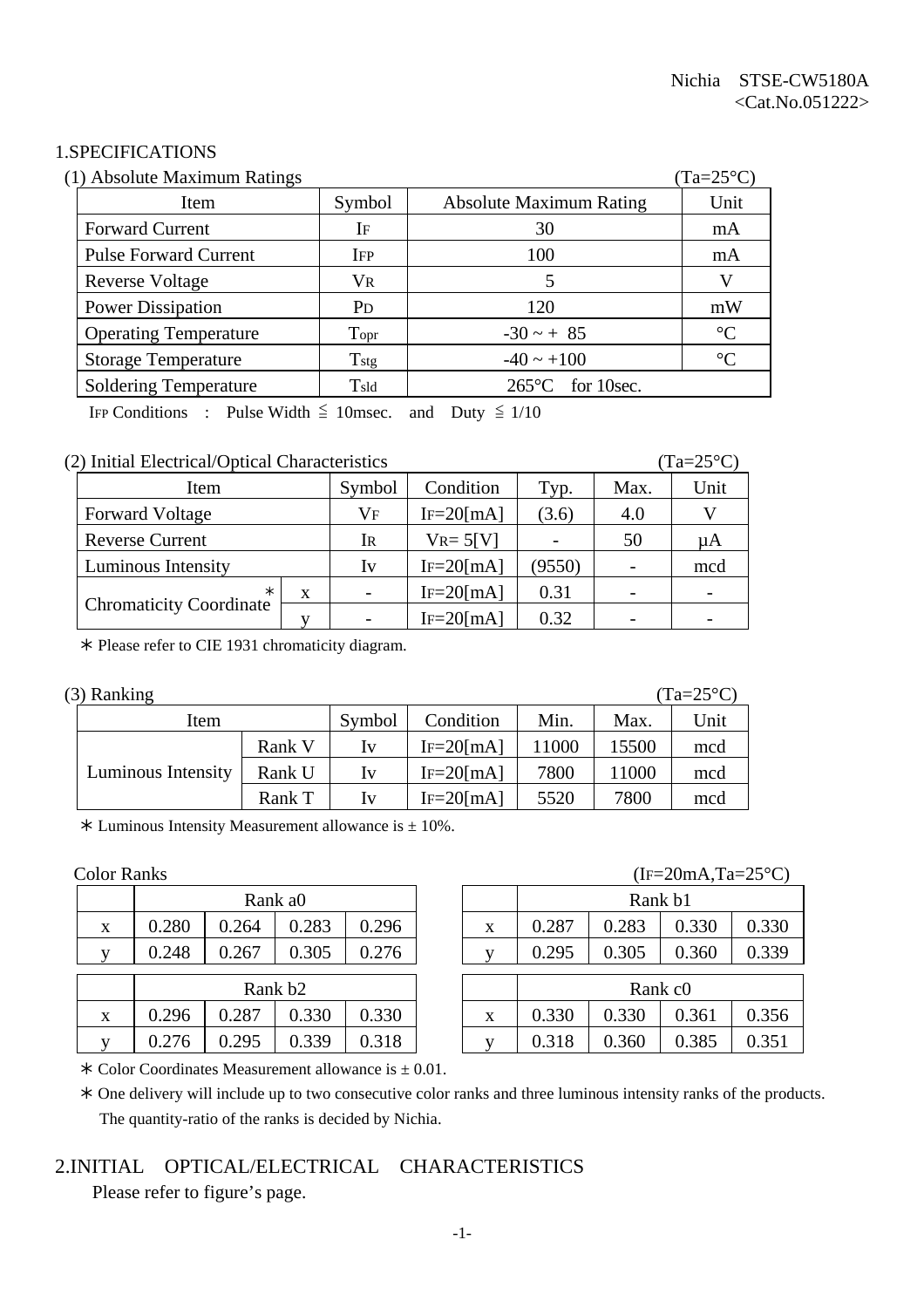#### 3.OUTLINE DIMENSIONS AND MATERIALS

Please refer to figure's page.

Material as follows ; Resin(Mold) : Epoxy Resin (over Phosphor) Leadframe : Ag plating Copper Alloy

#### 4.PACKAGING

· The LEDs are packed in cardboard boxes after packaging in anti-electrostatic bags.

Please refer to figure's page.

- The label on the minimum packing unit shows ; Part Number, Lot Number, Ranking, Quantity
- · In order to protect the LEDs from mechanical shock, we pack them in cardboard boxes for transportation.
- · The LEDs may be damaged if the boxes are dropped or receive a strong impact against them, so precautions must be taken to prevent any damage.
- · The boxes are not water resistant and therefore must be kept away from water and moisture.
- · When the LEDs are transported, we recommend that you use the same packing method as Nichia.

#### 5.LOT NUMBER

The first six digits number shows **lot number**.

The lot number is composed of the following characters;

 $O\Box$  $X$  $X$  $X$  $X$  $\cdot$  $\Delta$  $\blacksquare$ 

 ${\circ}$  - Year ( 5 for 2005, 6 for 2006)

 $\Box$  - Month ( 1 for Jan., 9 for Sep., A for Oct., B for Nov.)

 $\times \times \times \times$  - Nichia's Product Number

- $\triangle$  Ranking by Color Coordinates
- $\blacksquare$  Ranking by Luminous Intensity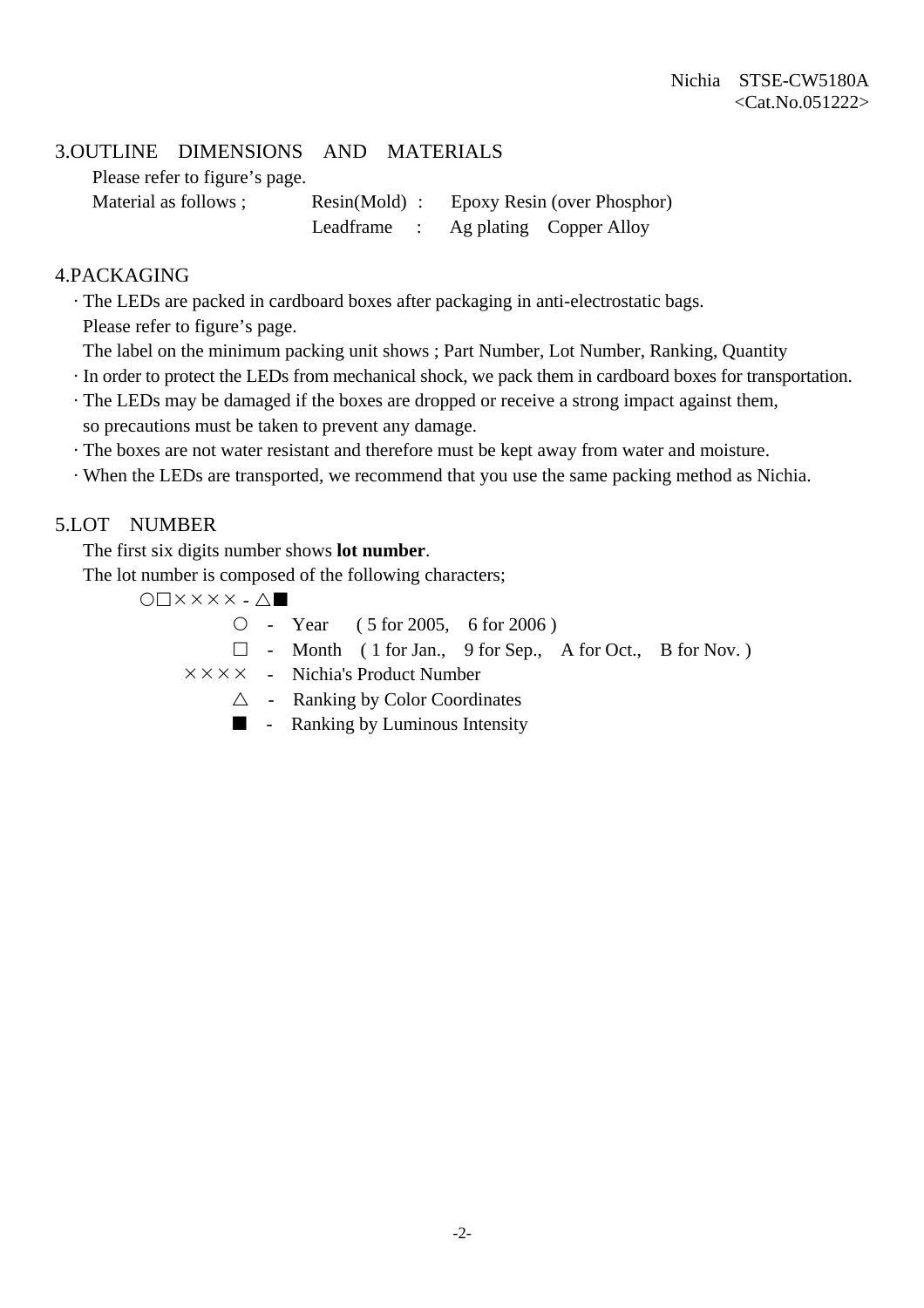#### 6.RELIABILITY (1) TEST ITEMS AND RESULTS

|                                    | Standard           |                                                                        |               | Number of |
|------------------------------------|--------------------|------------------------------------------------------------------------|---------------|-----------|
| <b>Test Item</b>                   | <b>Test Method</b> | <b>Test Conditions</b>                                                 | <b>Note</b>   | Damaged   |
| Resistance to                      | JEITA ED-4701      | Tsld=260 $\pm$ 5°C, 10sec.                                             | 1 time        | 0/100     |
| Soldering Heat                     | 300 302            | 3mm from the base of the epoxy bulb                                    |               |           |
| Solderability                      | JEITA ED-4701      | Tsld=235 $\pm$ 5°C,<br>5sec.                                           | 1 time        | 0/100     |
|                                    | 300 303            | (using flux)                                                           | over 95%      |           |
| <b>Thermal Shock</b>               | JEITA ED-4701      | $0^{\circ}$ C ~ 100 $^{\circ}$ C                                       | 100 cycles    | 0/100     |
|                                    | 300 307            | 15sec. 15sec.                                                          |               |           |
| Temperature Cycle                  | JEITA ED-4701      | $-40^{\circ}$ C ~ 25 $^{\circ}$ C ~ 100 $^{\circ}$ C ~ 25 $^{\circ}$ C | 100 cycles    | 0/100     |
|                                    | 100 105            | 30min. 5min. 30min. 5min.                                              |               |           |
| Moisture Resistance Cyclic         | JEITA ED-4701      | $25^{\circ}$ C ~ 65 $^{\circ}$ C ~ -10 $^{\circ}$ C                    | 10 cycles     | 0/100     |
|                                    | 200 203            | 90%RH 24hrs./1cycle                                                    |               |           |
| <b>Terminal Strength</b>           | JEITA ED-4701      | Load $5N(0.5kgf)$                                                      | No noticeable | 0/100     |
| (bending test)                     | 400 401            | $0^{\circ} \sim 90^{\circ} \sim 0^{\circ}$ bend 2 times                | damage        |           |
| <b>Terminal Strength</b>           | JEITA ED-4701      | Load 10N (1kgf)                                                        | No noticeable | 0/100     |
| (pull test)                        | 400 401            | $10 \pm 1$ sec.                                                        | damage        |           |
| <b>High Temperature Storage</b>    | JEITA ED-4701      | $Ta=100^{\circ}C$                                                      | 1000hrs.      | 0/100     |
|                                    | 200 201            |                                                                        |               |           |
| <b>Temperature Humidity</b>        | JEITA ED-4701      | Ta=60°C, RH=90%                                                        | 1000hrs.      | 0/100     |
| Storage                            | 100 103            |                                                                        |               |           |
| Low Temperature Storage            | JEITA ED-4701      | Ta=- $40^{\circ}$ C                                                    | 1000hrs.      | 0/100     |
|                                    | 200 202            |                                                                        |               |           |
| <b>Steady State Operating Life</b> |                    | Ta= $25^{\circ}$ C, IF= $30$ mA                                        | 1000hrs.      | 0/100     |
|                                    |                    |                                                                        |               |           |
| <b>Steady State Operating Life</b> |                    | 60°C, RH=90%, IF=20mA                                                  | 500hrs.       | 0/100     |
| of High Humidity Heat              |                    |                                                                        |               |           |
| <b>Steady State Operating Life</b> |                    | Ta=-30 $\degree$ C, IF=20mA                                            | 1000hrs.      | 0/100     |
| of Low Temperature                 |                    |                                                                        |               |           |

#### (2) CRITERIA FOR JUDGING DAMAGE

|                        |        |                        | Criteria for Judgement |                       |
|------------------------|--------|------------------------|------------------------|-----------------------|
| Item                   | Symbol | <b>Test Conditions</b> | Min.                   | Max.                  |
| <b>Forward Voltage</b> | Vf     | $IF=20mA$              |                        | $U.S.L.*) \times 1.1$ |
| <b>Reverse Current</b> | IR     | $V_{R=5}V$             |                        | $U.S.L.*) \times 2.0$ |
| Luminous Intensity     | Iv     | $IF=20mA$              | $L.S.L.**) \times 0.7$ |                       |

\*) U.S.L. : Upper Standard Level \*\*) L.S.L. : Lower Standard Level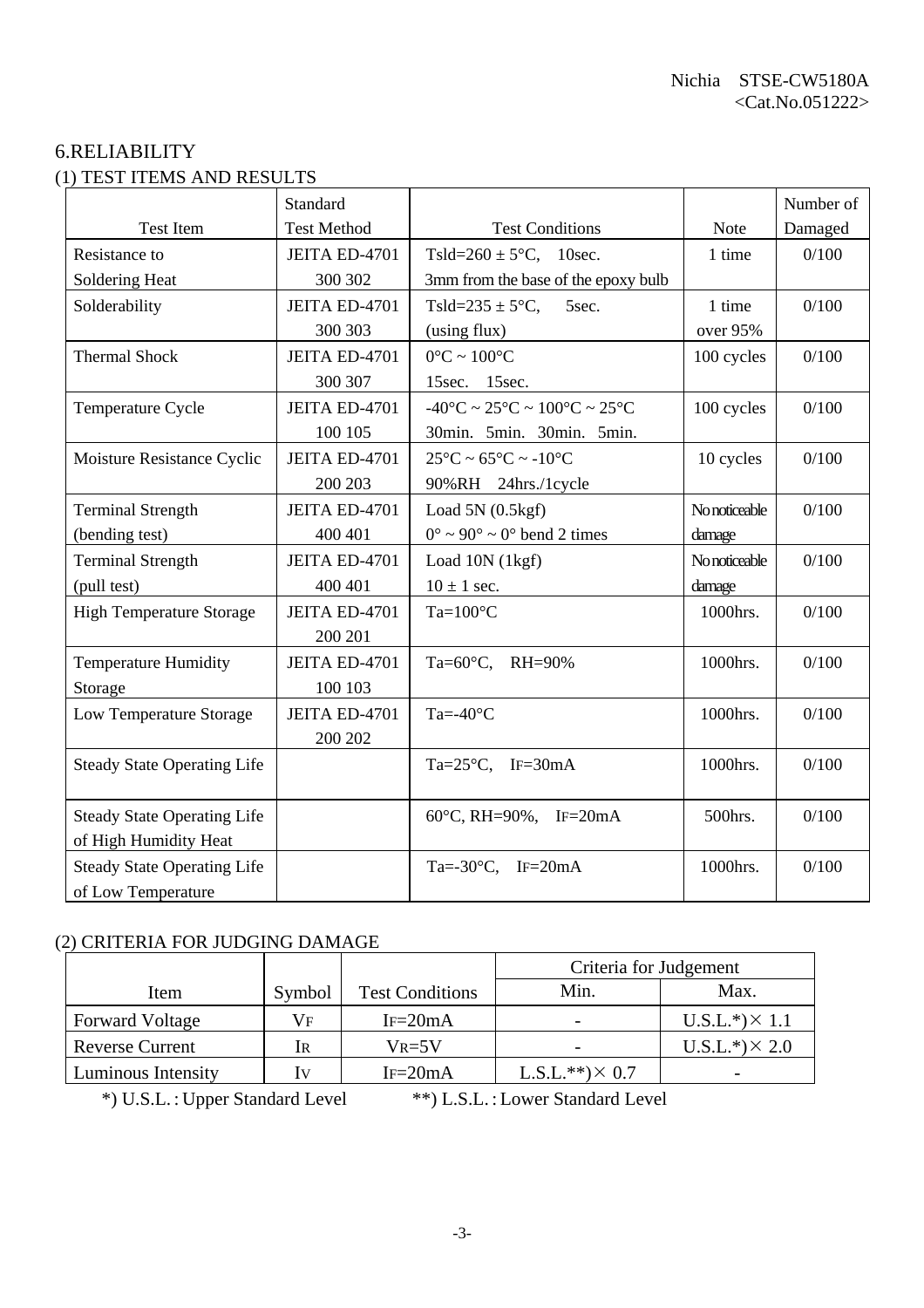### 7.CAUTIONS

 The LEDs are devices which are materialized by combining Blue LEDs and special phosphors. Consequently, the color of the LEDs is changed a little by an operating current. Care should be taken after due consideration when using LEDs.

- (1) Lead Forming
	- · When forming leads, the leads should be bent at a point at least 3mm from the base of the epoxy bulb. Do not use the base of the leadframe as a fulcrum during lead forming.
	- · Lead forming should be done before soldering.
- · Do not apply any bending stress to the base of the lead. The stress to the base may damage the LED's characteristics or it may break the LEDs.
- · When mounting the LEDs onto a printed circuit board, the holes on the circuit board should be exactly aligned with the leads of the LEDs. If the LEDs are mounted with stress at the leads, it causes deterioration of the epoxy resin and this will degrade the LEDs.
- (2) Storage
	- · The LEDs should be stored at 30°C or less and 70%RH or less after being shipped from Nichia and the storage life limits are 3 months. If the LEDs are stored for 3 months or more, they can be stored for a year in a sealed container with a nitrogen atmosphere and moisture absorbent material.
- · Nichia LED leadframes are silver plated copper alloy. The silver surface may be affected by environments which contain corrosive substances. Please avoid conditions which may cause the LED to corrode, tarnish or discolor. This corrosion or discoloration may cause difficulty during soldering operations. It is recommended that the LEDs be used as soon as possible.
- · Please avoid rapid transitions in ambient temperature, especially, in high humidity environments where condensation can occur.

#### (3) Static Electricity

- · Static electricity or surge voltage damages the LEDs.
- It is recommended that a wrist band or an anti-electrostatic glove be used when handling the LEDs.
- · All devices, equipment and machinery must be properly grounded. It is recommended that precautions be taken against surge voltage to the equipment that mounts the LEDs.
- · When inspecting the final products in which LEDs were assembled, it is recommended to check whether the assembled LEDs are damaged by static electricity or not. It is easy to find static-damaged LEDs by a light-on test or a VF test at a lower current (below 1mA is recommended).
- · Damaged LEDs will show some unusual characteristics such as the leak current remarkably increases, the forward voltage becomes lower, or the LEDs do not light at the low current.

Criteria :  $(VF > 2.0V$  at IF=0.5mA)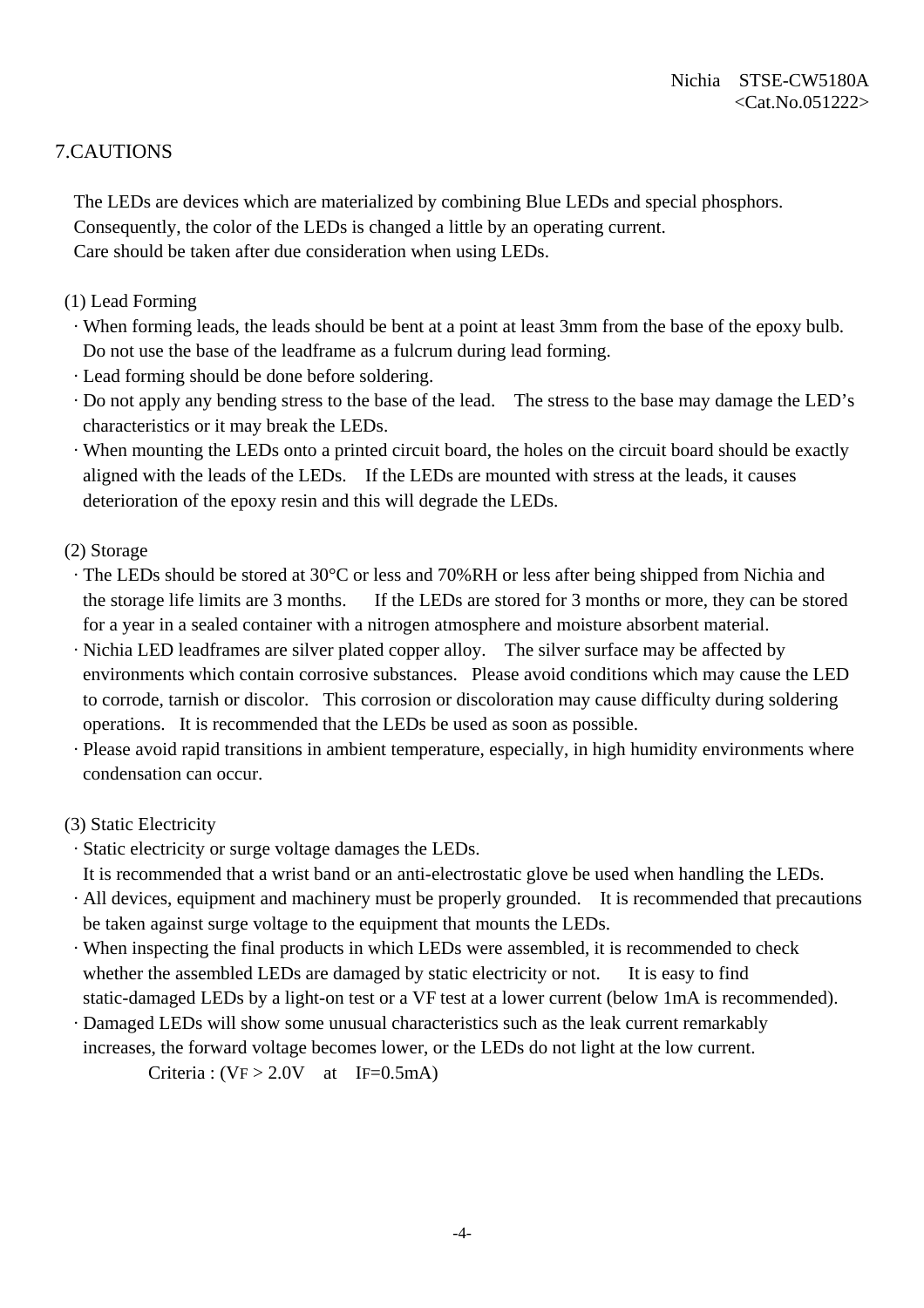(4) Soldering Conditions

- · Nichia LED leadframes are comprised of a silver plated copper alloy. This substance has a low thermal coefficient (easily conducts heat). Careful attention should be paid during soldering.
- · Solder the LED no closer than 3mm from the base of the epoxy bulb. Soldering beyond the base of the tie bar is recommended.
- · Recommended soldering conditions

|                  | Dip Soldering               | Hand Soldering |                              |  |
|------------------|-----------------------------|----------------|------------------------------|--|
| Pre-Heat         | $120^{\circ}$ C Max.        | Temperature    | $350^{\circ}$ C Max.         |  |
| Pre-Heat Time    | 60 seconds Max.             | Soldering Time | 3 seconds Max.               |  |
| Solder Bath      | 260°C Max.                  | Position       | No closer than 3 mm from the |  |
| Temperature      |                             |                | base of the epoxy bulb.      |  |
| Dipping Time     | 10 seconds Max.             |                |                              |  |
| Dipping Position | No lower than 3 mm from the |                |                              |  |
|                  | base of the epoxy bulb.     |                |                              |  |

- · Although the recommended soldering conditions are specified in the above table, dip or hand soldering at the lowest possible temperature is desirable for the LEDs.
- · A rapid-rate process is not recommended for cooling the LEDs down from the peak temperature.
- · Dip soldering should not be done more than one time.
- · Hand soldering should not be done more than one time.
- · Do not apply any stress to the lead particularly when heated.
- · The LEDs must not be repositioned after soldering.
- · After soldering the LEDs, the epoxy bulb should be protected from mechanical shock or vibration until the LEDs return to room temperature.
- · Direct soldering onto a PC board should be avoided. Mechanical stress to the resin may be caused from warping of the PC board or from the clinching and cutting of the leadframes. When it is absolutely necessary, the LEDs may be mounted in this fashion but the User will assume responsibility for any problems. Direct soldering should only be done after testing has confirmed that no damage, such as wire bond failure or resin deterioration, will occur. Nichia's LEDs should not be soldered directly to double sided PC boards because the heat will deteriorate the epoxy resin.
- · When it is necessary to clamp the LEDs to prevent soldering failure, it is important to minimize the mechanical stress on the LEDs.
- · Cut the LED leadframes at room temperature. Cutting the leadframes at high temperatures may cause failure of the LEDs.

(5) Heat Generation

 · Thermal design of the end product is of paramount importance. Please consider the heat generation of the LED when making the system design. The coefficient of temperature increase per input electric power is affected by the thermal resistance of the circuit board and density of LED placement on the board, as well as other components. It is necessary to avoid intense heat generation and operate within the maximum ratings given in this specification.

· The operating current should be decided after considering the ambient maximum temperature of LEDs.

- (6) Cleaning
	- · It is recommended that isopropyl alcohol be used as a solvent for cleaning the LEDs. When using other solvents, it should be confirmed beforehand whether the solvents will dissolve the resin or not. Freon solvents should not be used to clean the LEDs because of worldwide regulations.
- · Do not clean the LEDs by the ultrasonic. When it is absolutely necessary, the influence of ultrasonic cleaning on the LEDs depends on factors such as ultrasonic power and the assembled condition. Before cleaning, a pre-test should be done to confirm whether any damage to the LEDs will occur.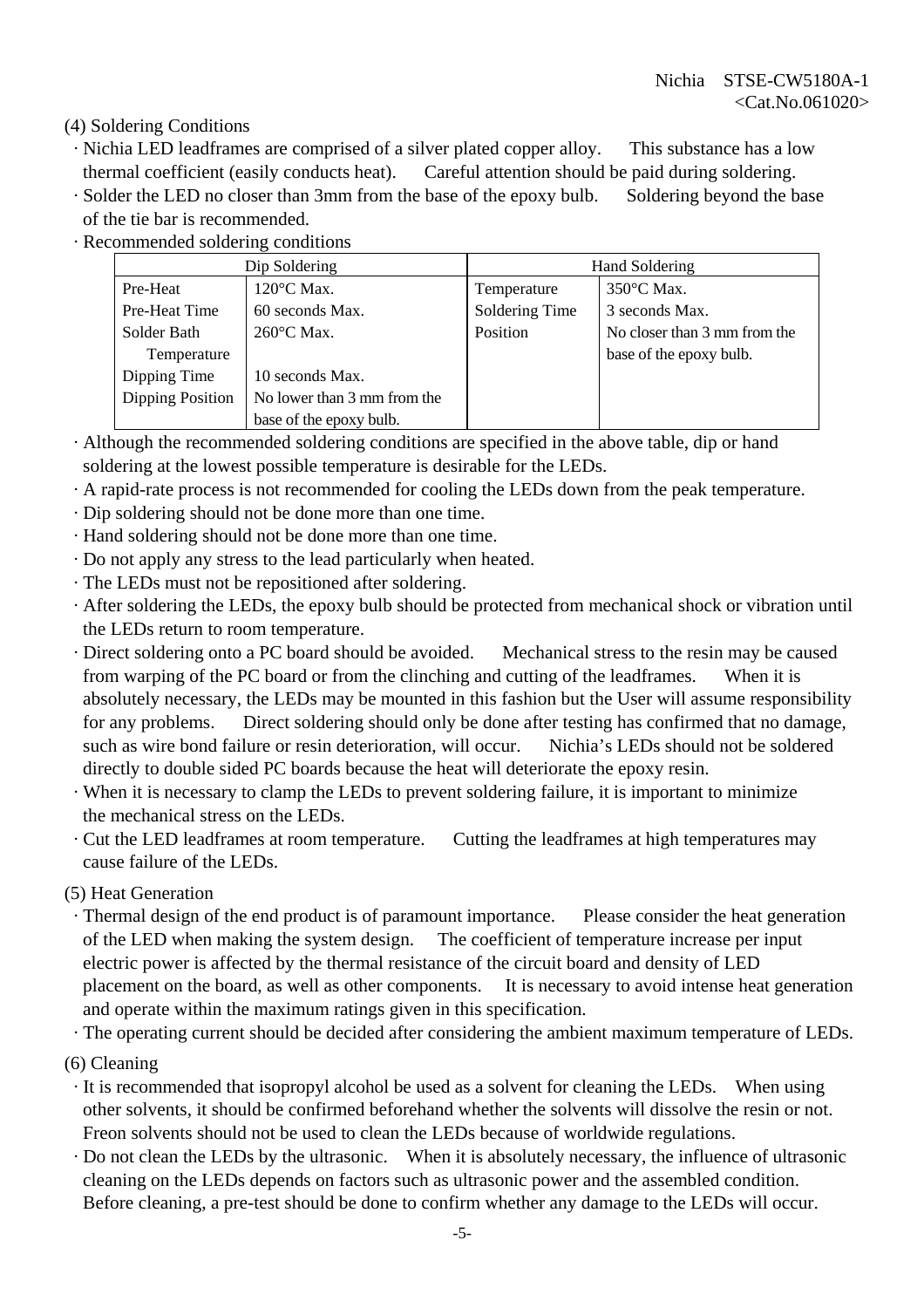#### (7) Safety Guideline for Human Eyes

 · In 1993, the International Electric Committee (IEC) issued a standard concerning laser product safety (IEC 825-1). Since then, this standard has been applied for diffused light sources (LEDs) as well as lasers. In 1998 IEC 60825-1 Edition 1.1 evaluated the magnitude of the light source. In 2001 IEC 60825-1 Amendment 2 converted the laser class into 7 classes for end products. Components are excluded from this system. Products which contain visible LEDs are now classified as class 1. Products containing UV LEDs are class 1M. Products containing LEDs can be classified as class 2 in cases where viewing angles are narrow, optical manipulation intensifies the light, and/or the energy emitted is high. For these systems it is recommended to avoid long term exposure. It is also recommended to follow the IEC regulations regarding safety and labeling of products.

#### (8) Others

- · NSPW300CS complies with RoHS Directive.
- · Care must be taken to ensure that the reverse voltage will not exceed the absolute maximum rating when using the LEDs with matrix drive.
- · Flashing lights have been known to cause discomfort in people; you can prevent this by taking precautions during use. Also, people should be cautious when using equipment that has had LEDs incorporated into it.
- · The LEDs described in this brochure are intended to be used for ordinary electronic equipment (such as office equipment, communications equipment, measurement instruments and household appliances). Consult Nichia's sales staff in advance for information on the applications in which exceptional quality and reliability are required, particularly when the failure or malfunction of the LEDs may directly jeopardize life or health (such as for airplanes, aerospace, submersible repeaters, nuclear reactor control systems, automobiles, traffic control equipment, life support systems and safety devices).
- · User shall not reverse engineer by disassembling or analysis of the LEDs without having prior written consent from Nichia. When defective LEDs are found, the User shall inform Nichia directly before disassembling or analysis.
- · The formal specifications must be exchanged and signed by both parties before large volume purchase begins.
- · The appearance and specifications of the product may be modified for improvement without notice.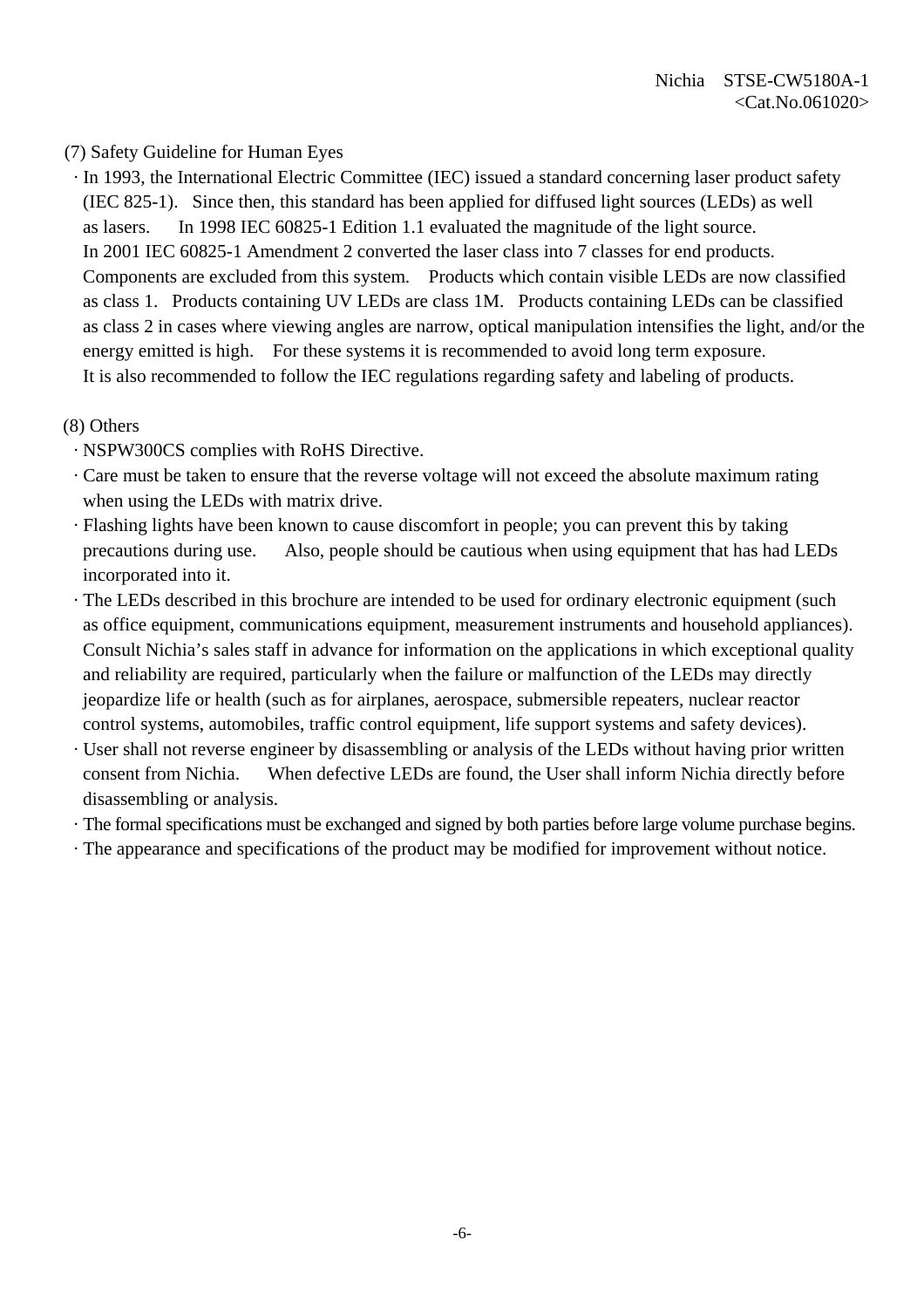

 $\star$  Color Coordinates Measurement allowance is  $\pm$  0.01.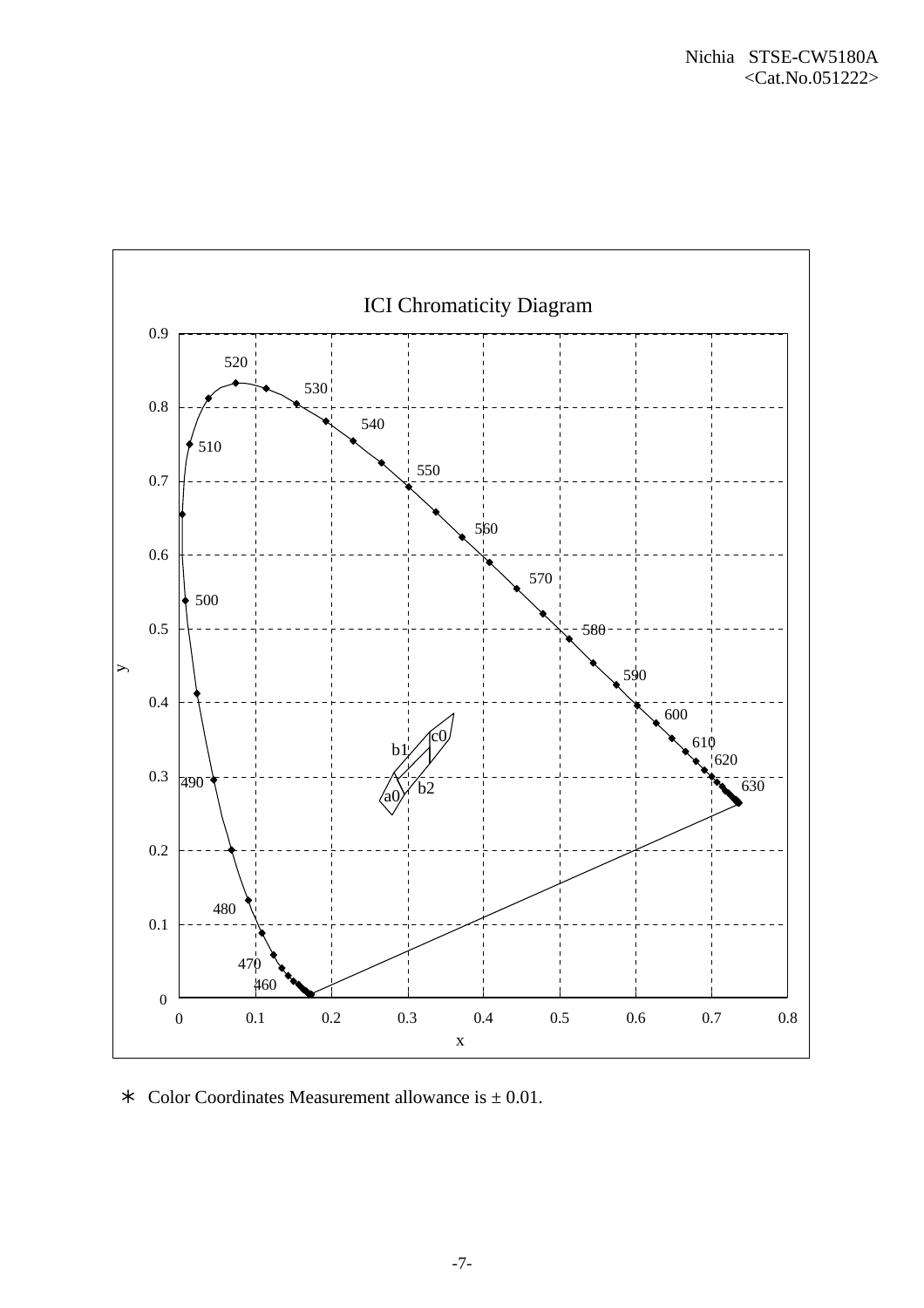

Nichia STSE-C W5180A <Cat.No. 051222 >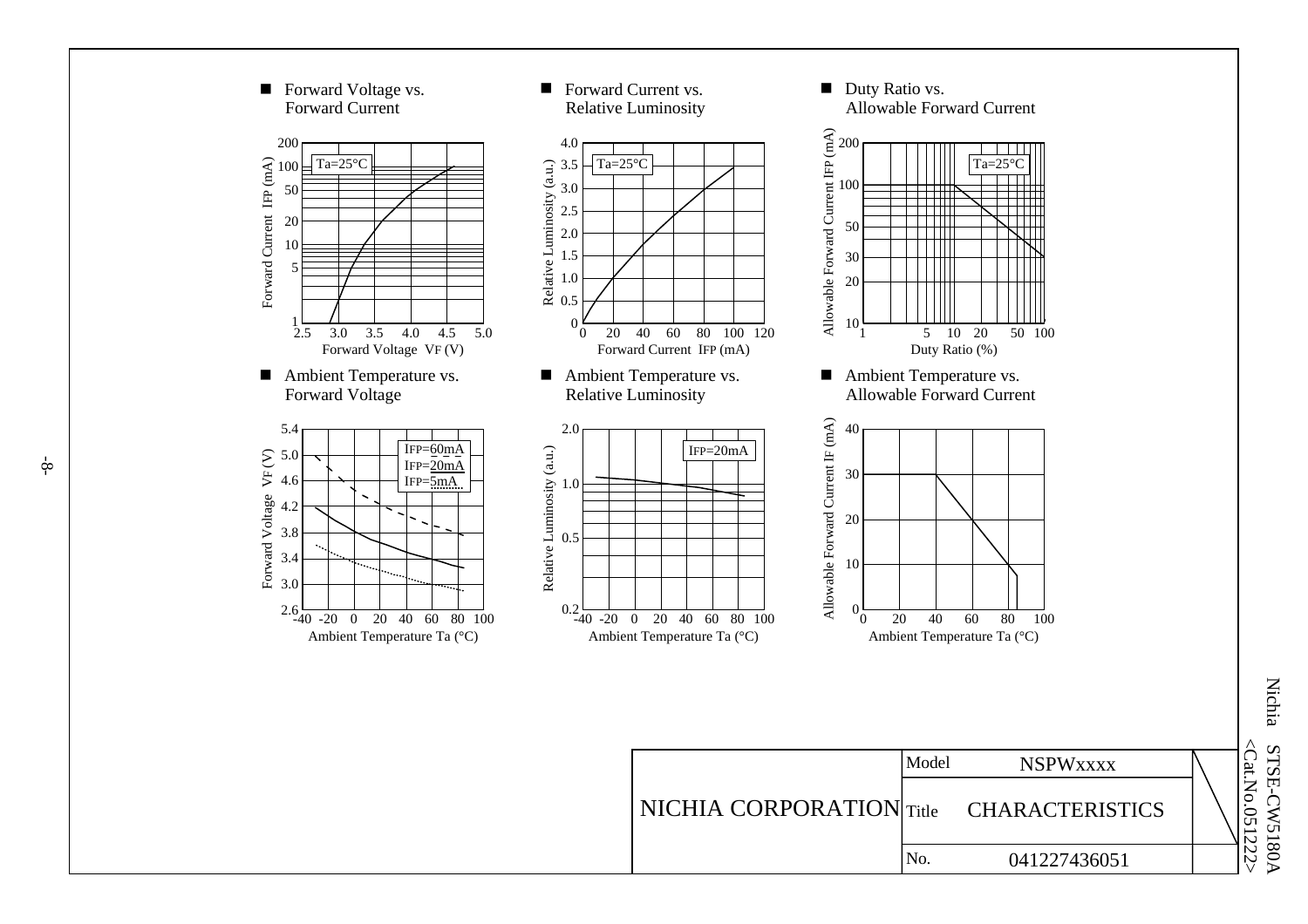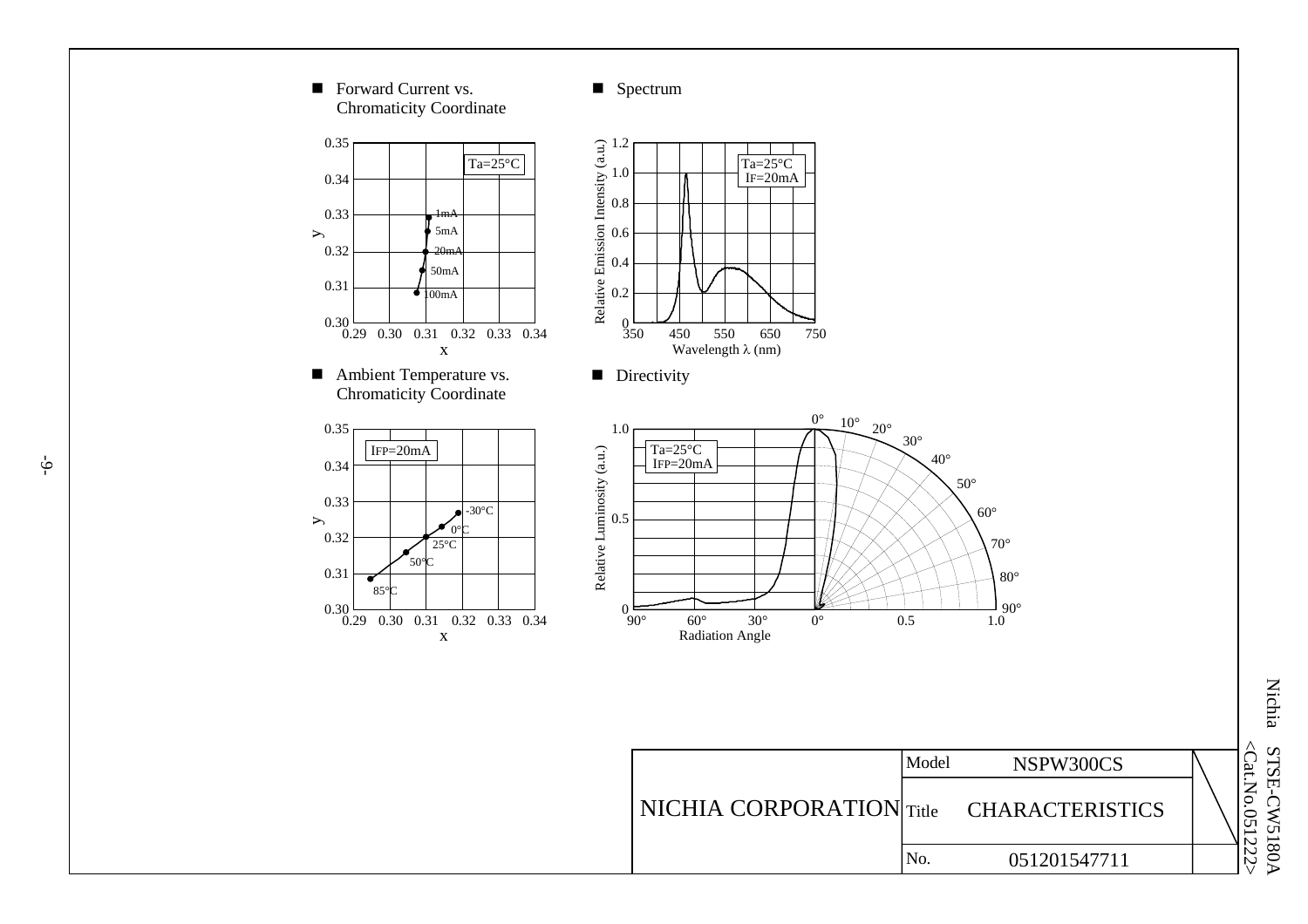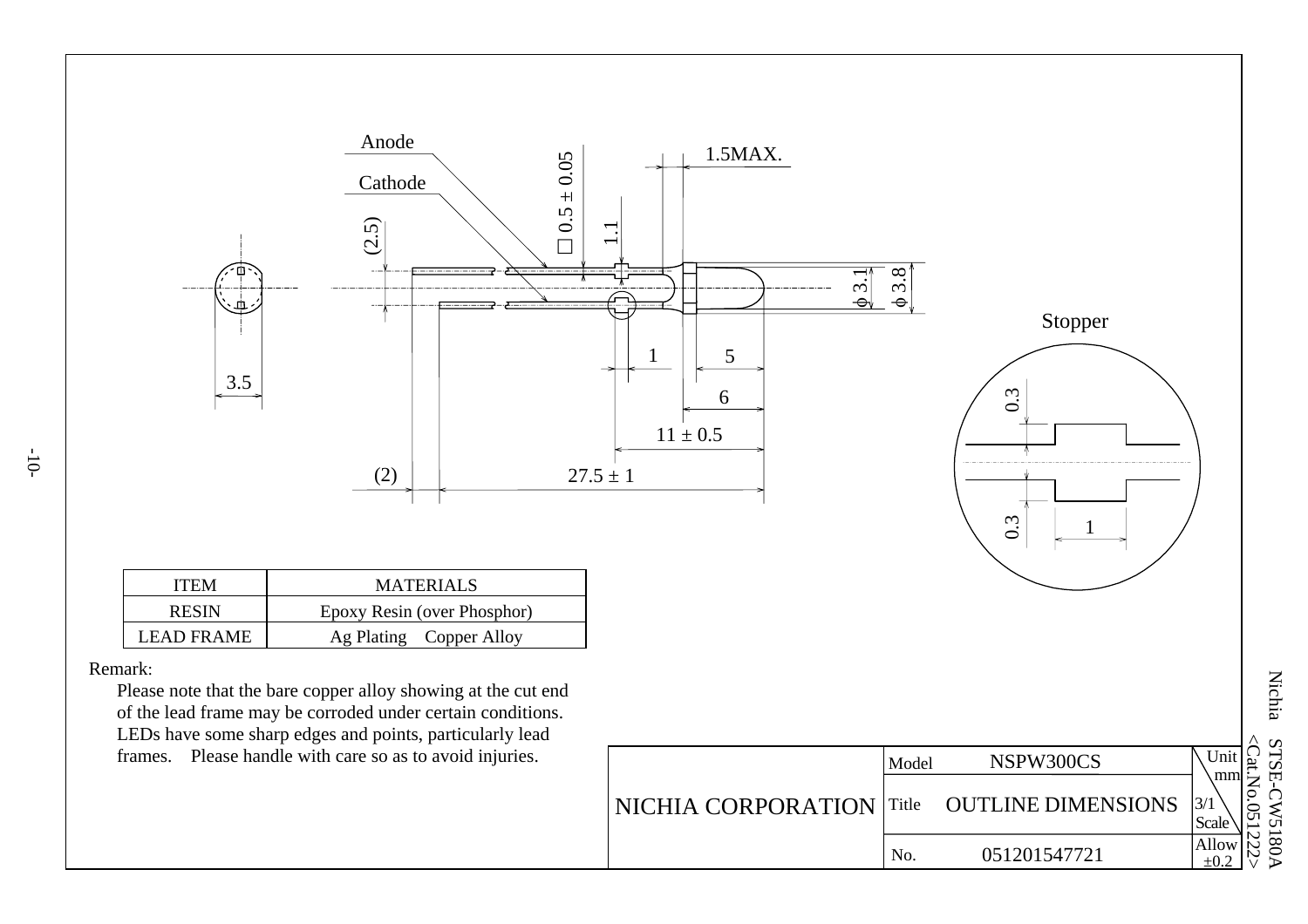

-11-

Nichia STSE-CW5180A <Cat.No.051222 STSE-CW5180A<br><Cat.No.051222>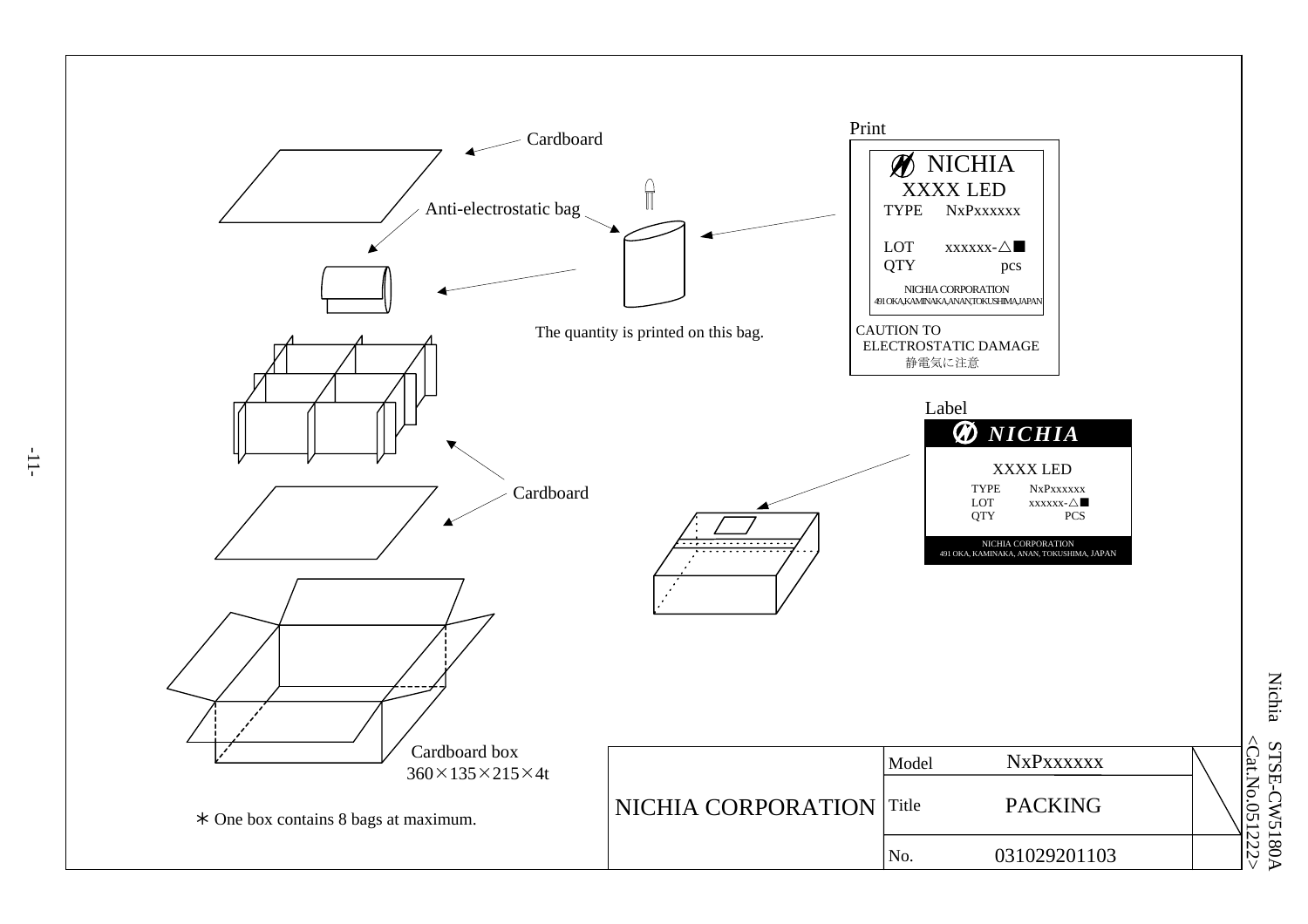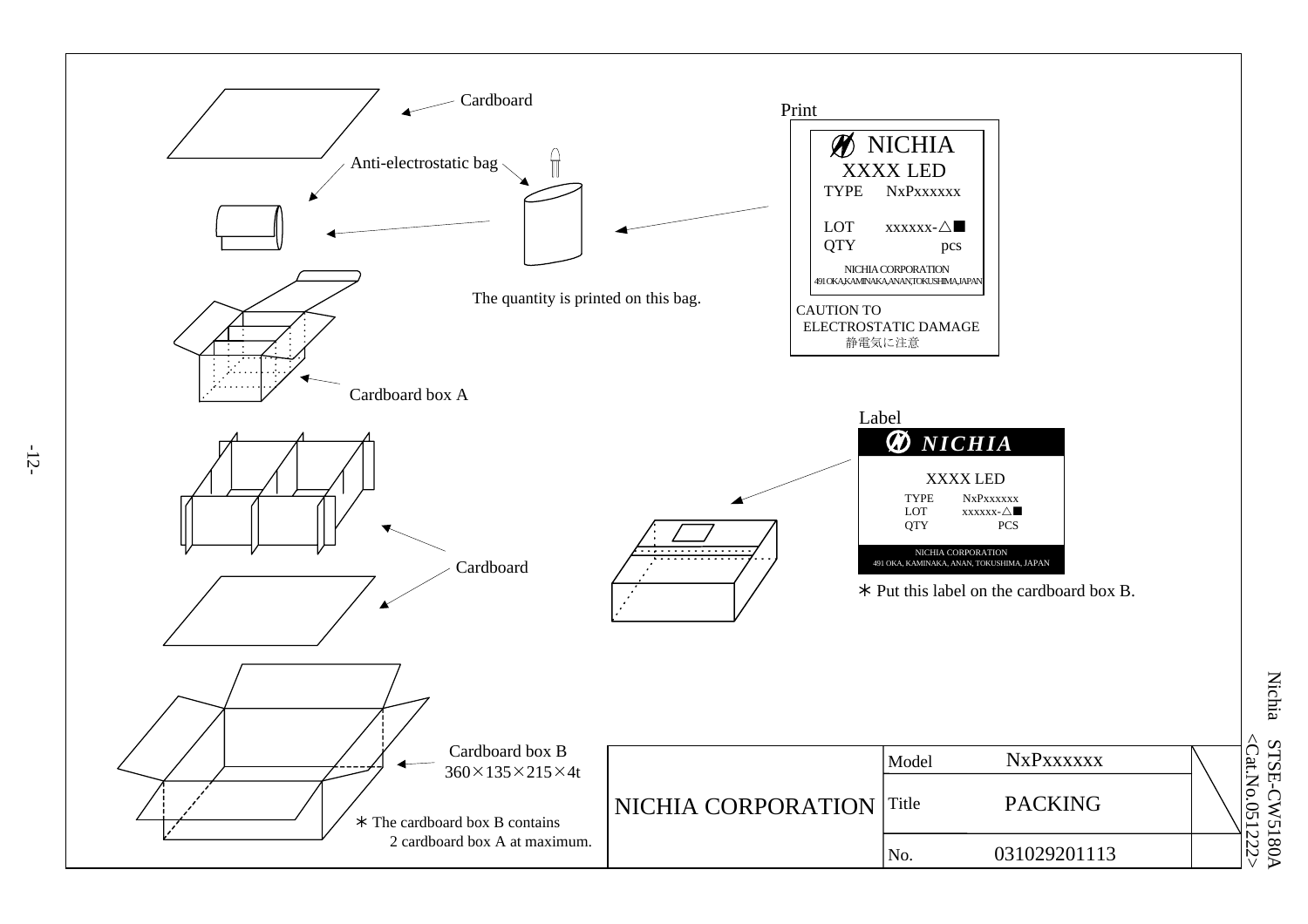

Nichia STSE-CW5180A <Cat.No.051222 STSE-CW5180A<br><Cat.No.051222>